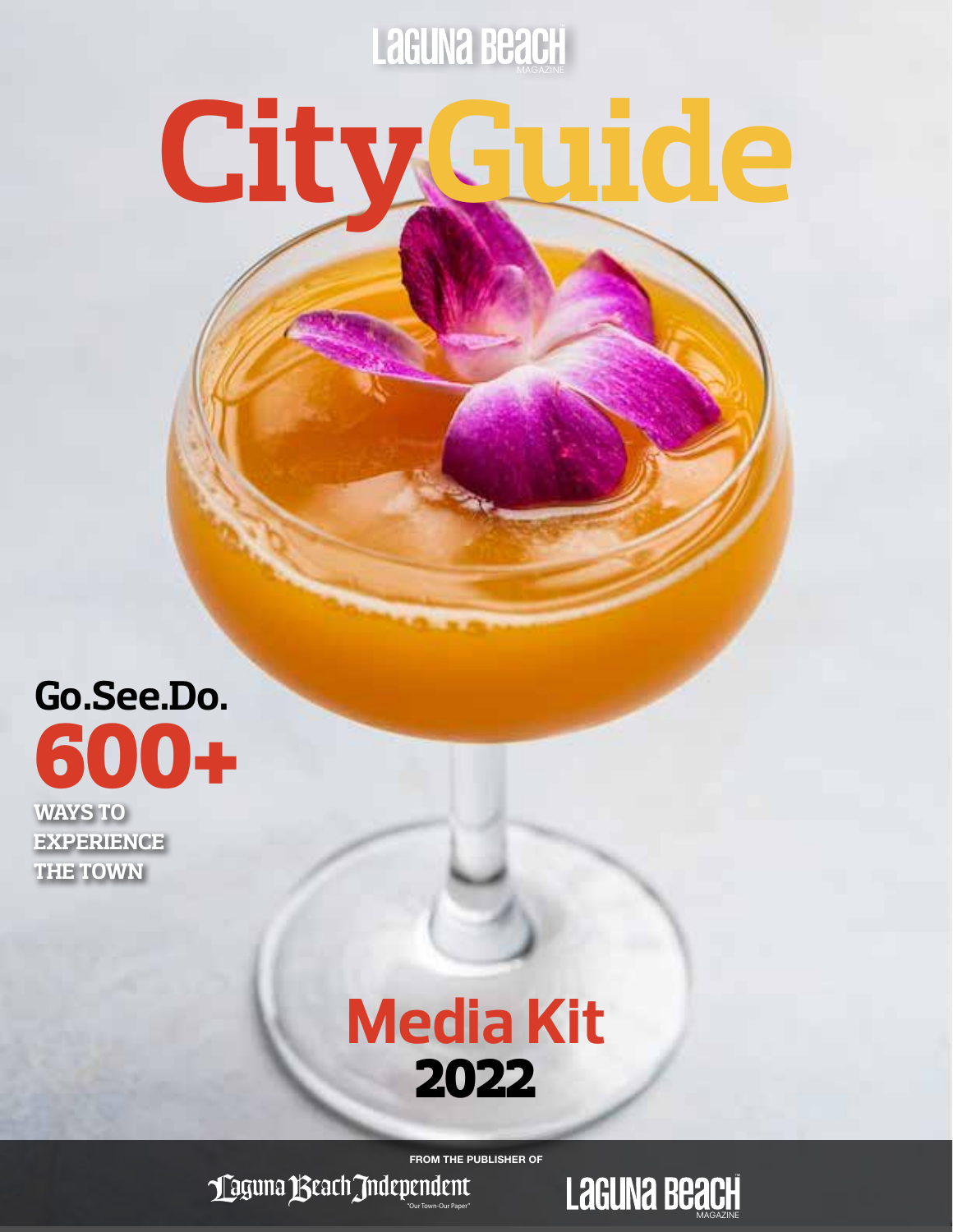

## Laguna Beach **City Guide**



### WHAT'S INSIDE:

#### **Where to Eat**

(restaurants, bakeries, coffee shops and more)

**Where to Shop**  (retail stores and boutiques)

#### **Where to Play**

(Laguna's premier art festivals and galleries; bike, surf and SUP rentals; wilderness parks; spas; entertainment; and more)

#### **Where to Stay**

(hotels and resorts perfect for any globetrotter) Compelling editorial features on Laguna Beach's local culture

#### **Where to Live**

 Laguna's top agents showcase the best real estate along the coast.

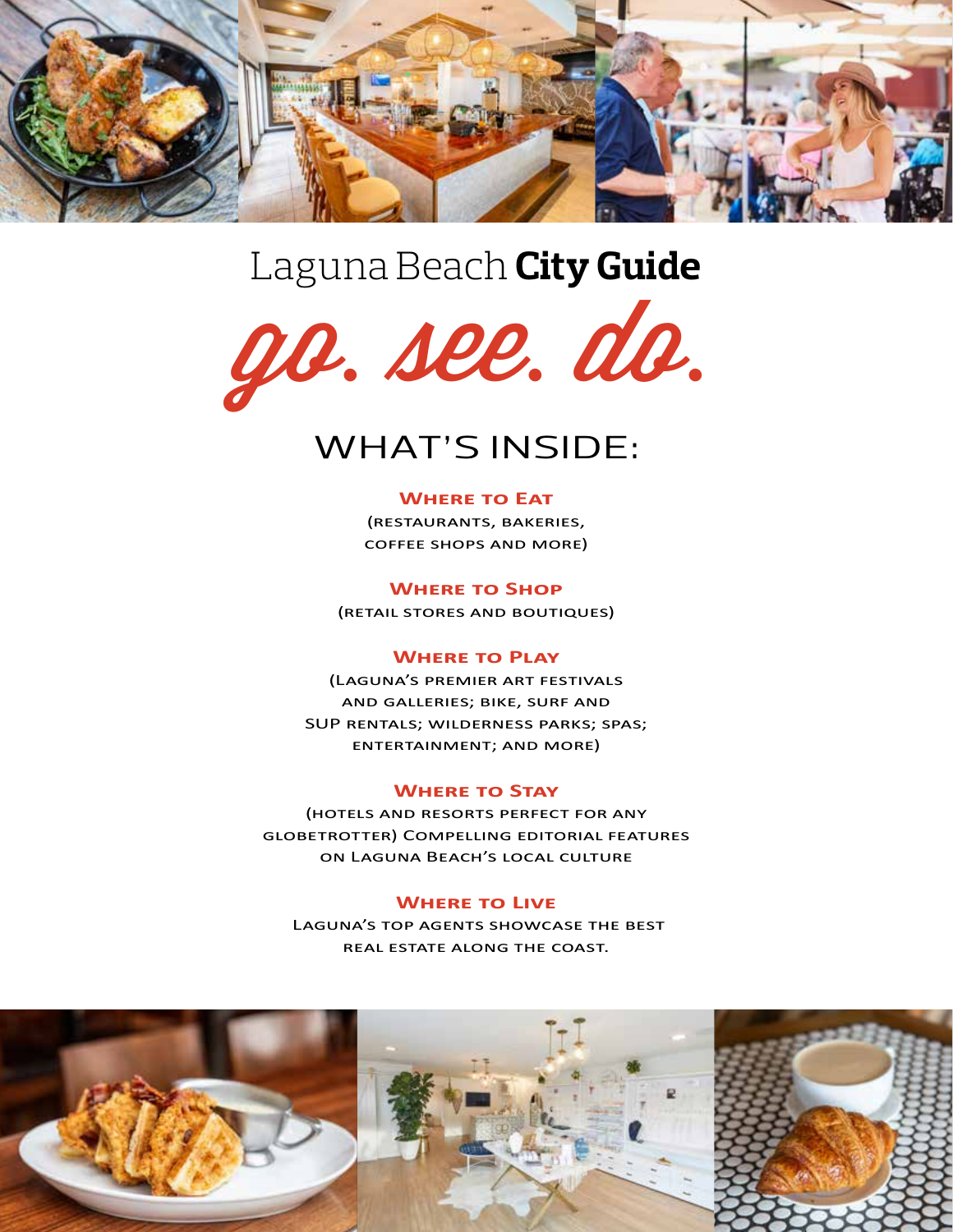

## Display Advertising

#### **Why advertise in the Laguna Beach City Guide?**

#### REACH:

The guide is distributed to engaged audiences in Laguna Beach's highly trafficked restaurants, retail stores, hotels and more.

#### TARGET:

The thousands of affluent visitors who come to town every week as well as Laguna Beach locals

#### LONGEVITY:

Because of our format and smaller size, our publication is kept at the ready for references and for longer periods of time.

#### CONTENT & DESIGN:

The guide is not only aesthetically pleasing but also fun to read. The guide features informative content that gives readers the information they're looking for as well as interesting, quality editorial that has readers coming back time and again.

#### ADVANTAGE:

The Laguna Beach Magazine City Guide is the ONLY complete directory available and includes more than 600 places to Stay, Play, Shop and Dine.

#### VIEWERSHIP AND READERSHIP ESTIMATED OVER 240,000 IN PRINT, ONLINE, EMAIL AND SOCIAL MEDIA.

This one-stop guide to summer is the most comprehensive resource to shopping, dining and entertainment in Laguna Beach.

The City Guide is the easiest and most affordable way for your business to reach the millions of visitors this summer that want to "live like a local."

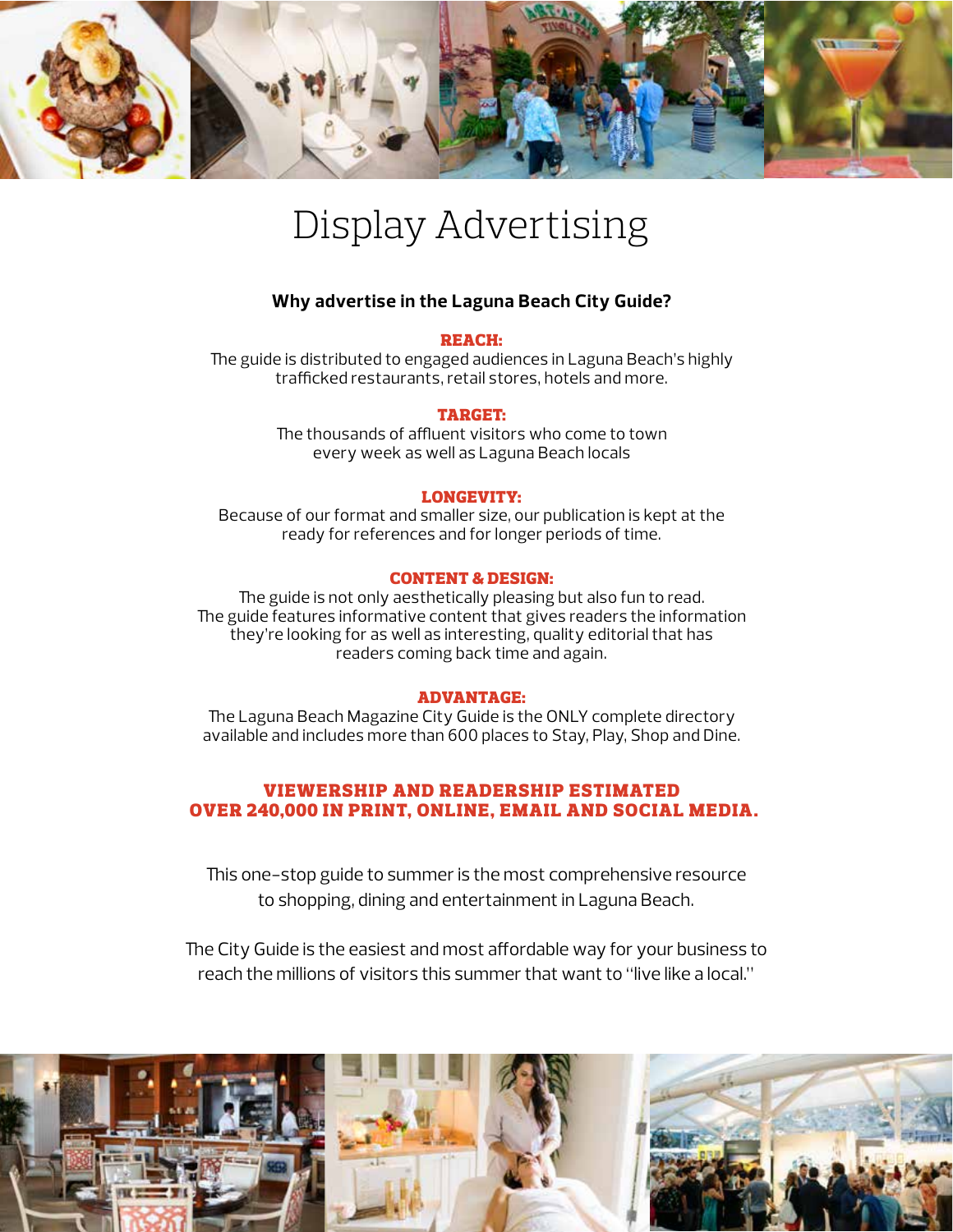

## Display Advertising

#### 2022 CITY GUIDE ADVERTISING RATES

| <b>Ad Description</b>        | 1X              |
|------------------------------|-----------------|
| Full Page                    | \$610           |
| Half Page                    | \$430           |
| Quarter Page                 | \$250           |
| Inside Cover Spread          | \$2,570         |
| Back Cover                   | \$1,640         |
| Inside Back Cover            | \$1,310         |
| Inside Front Cover           | \$1,575         |
| <b>Center Spread</b>         | \$2,625         |
| Full Page Premium Positions* | \$1,060-\$1,575 |
| Spread (Pre-TOC)             | \$2,100         |
| Spread (Run of Book)         | \$1,150         |

#### **PREMIUM POSITIONS INCLUDE:**

- Opposite TOC 1 & TOC 2 | **\$1,310**
- Opposite Welcome/masthead | **\$1,310**
- Upfront 1st 30% | **\$1,310**
- 1st ad in Section: Eat, Shop, Play, Stay or Real Estate | **\$1,060**
- Inside Front Cover | **\$1,575**
- Inside Back Cover | **\$1,310**
- Back Cover | **\$1,640**
- Center Spread | **\$2,625**
- Pre-TOC spread | **\$2,100**

\*based on availability



#### **The one marketing opportunity you can't afford to miss.**

\*\*Publication dates may change throughout the year due to unforeseen circumstances. Your representative will keep you posted of the latest deadlines and on sale dates.

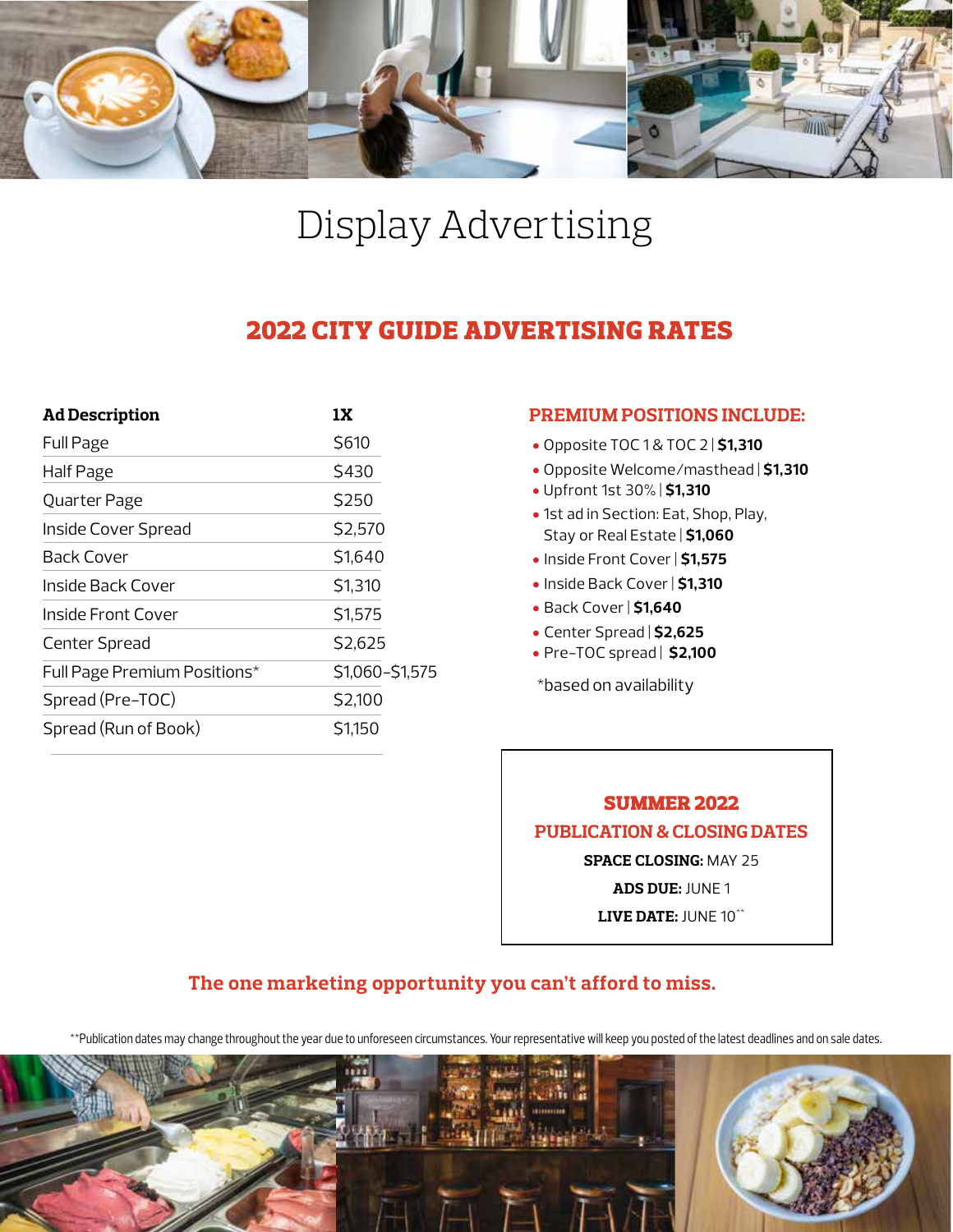## **City Guide** Advertising Specifications

**PRINTING:** WEB OFFSET; BINDING: PERFECT BOUND; **TRIM SIZE:** 5.375 INCHES WIDTH X 8.375 INCHES DEPTH









TRIM: 4.875 X 3.875 **1/4 PAGE** TRIM: 2.375 X 3.875



TRIM: 5.375 X 8.375 BLEED: 5.625 X 8.625 LIVE AREA: 4.875 X 7.875

required for ads with bleeds.

spread ads.

TRIM: 5.375 X 8.375 LIVE AREA: 4.875 X 7.875

Line Screen / Density 150 line / 300% maximum density. This

**AD FILE FORMAT:** Advertisments must be submitted in a 300 DPI, print-ready PDF. JPEG or TIFF files are acceptable. CMYK only.

**BLEEDS:** Please add .25" to all sides if ad is to bleed. Crop marks are

**LIVE MATTER:** All live matter (safe area) must be at least 1/4" from the Trim. Make sure that copy does not run into the gutter on two-page

**PREPRESS GUIDELINES:** Laguna Beach Magazine is a Macintosh format Computer to Plate (CTP) environment, AdobeInDesign is the primary page layout program used. PDF/X1-a and Macintosh formatted InDesign documents are the preferred material formats. Your files will pass through a preflight operation to confirm all elements are present and correct. If there are problems, we will contact you and work to resolve them (with applicable charges). To minimize problems, please read and follow the guidelines below.

**Printing Specifications:** Trim Size 5.375 x 8.375

publication prints computer-to-plate. No film.

TRIM: 2.375 X 7.875

#### **IMAGES:** All images must be submitted (grayscale or CMYK) as native Photoshop PSD, EPS or TIF at 300 dpi. (Images supplied at lower resolution will result in an inferior print quality that will not be the publisher's responsibility.) Any images supplied as RGB, index, lab or containing color profiles will be converted to CMYK, which may result in an undesirable color shift. We can't be responsible for files supplied in formats other than CMYK. Scaling, rotating or other image manipulation must be done prior to placement in the page layout program.

**PROOFS:** For color-sensitive materials, a proof created to SWOP specifications is required. Ink jet and laser prints are acceptable for content only. We will not be responsible for color shifts on press if no approved color proof has been supplied.

#### **AD SUBMISSION & FTP SITE INFORMATION EMAIL OR CALL:**

**EMAIL:** tina@firebrandmediainc.com **PHONE:** 949-715-4100